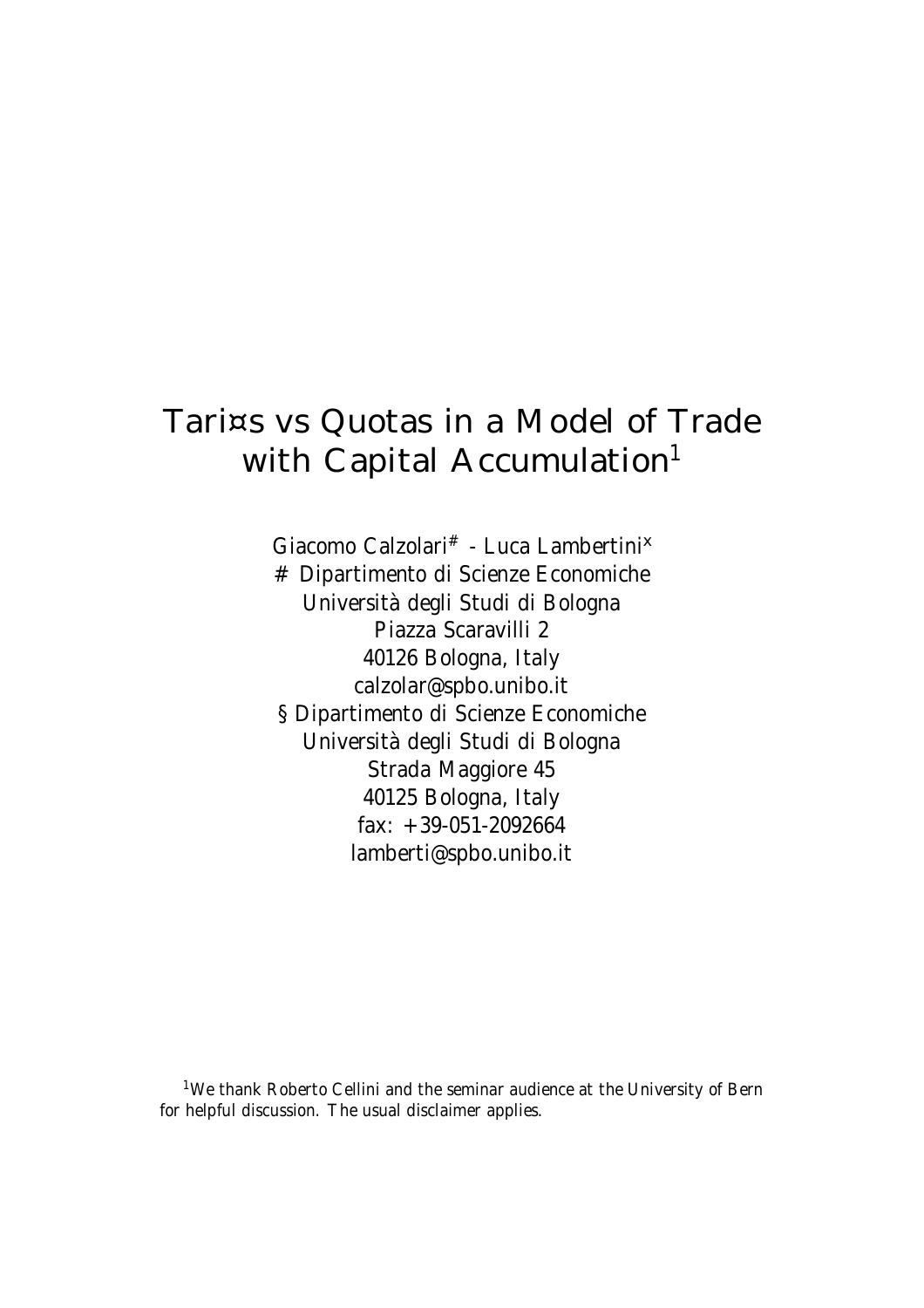#### Abstract

This paper examines the equivalence among price-modifying and quantity …xing international trade policies in a di¤erential game. We employ two well known capital accumulation dynamics for …rms, due to Nerlove and Arrow and to Ramsey, respectively. We show that, in both cases, open-loop and closed-loop Nash equilibria coincide. Under the former accumulation the tari¤-quota equivalence holds, but it does not under the latter. Moreover, in the Ramsey model, the country setting the trade policy prefers a quantityequivalent import quota to the adoption of the tari¤.

JEL Classi…cation: D43, D92, F12, F13, L13

Keywords: intra-industry trade, trade policy, di¤erential games, capital accumulation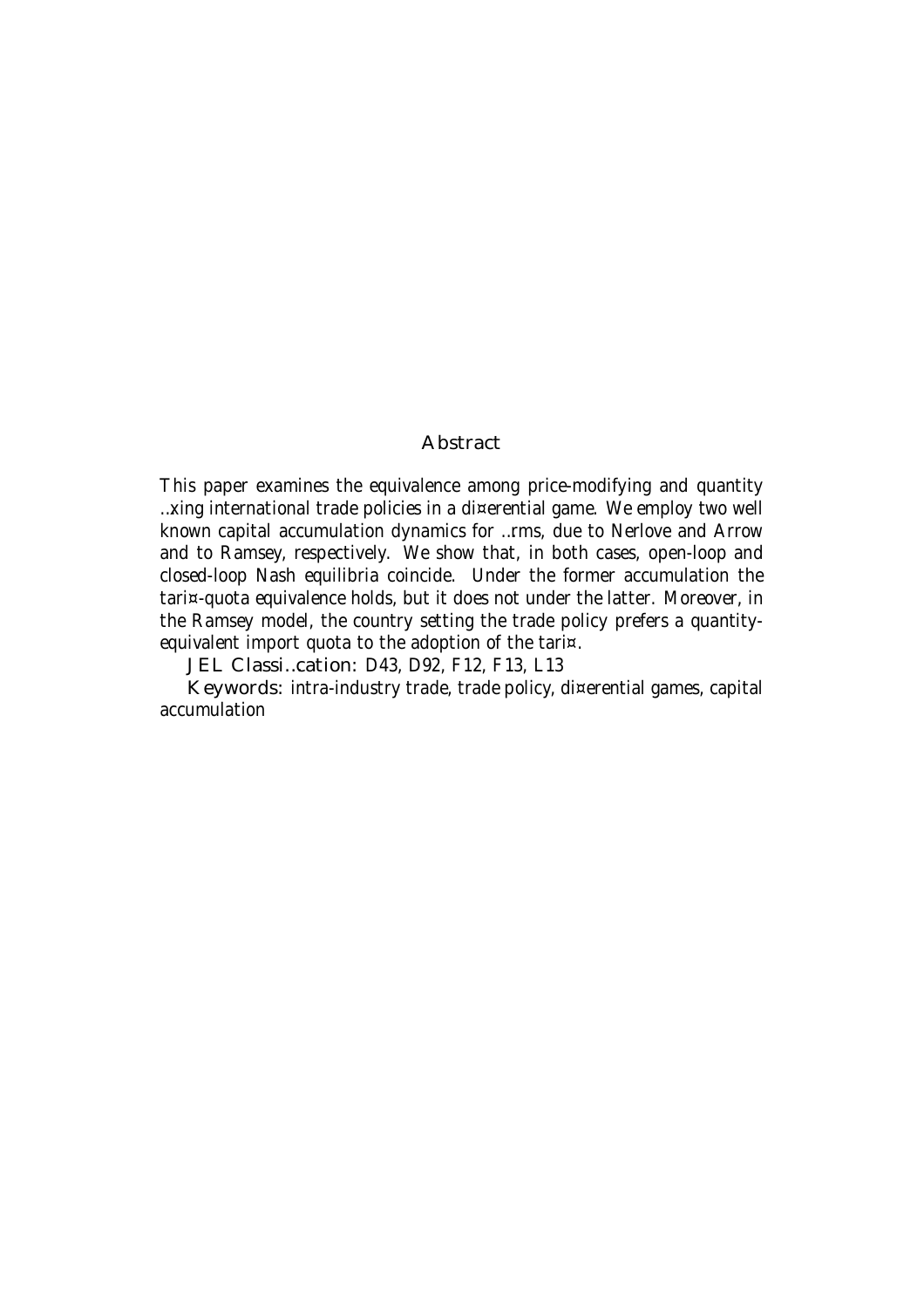## 1 Introduction

An important question in international trade theory and policy has been, since a long time, the comparative evaluation of di¤erent trade policies. In particular, comparing quantity restrictions (such as quotas and voluntary export restraints) versus price-modifying policies (such as tari¤ and subsidy) has taken a prominent position in this debate. These two sets of instruments prove to be equivalent in perfectly competitive markets in the sense that any e¤ect of a price instrument can be replicated by an appropriately chosen quantity policy and vice versa. Bhagwati (1965, 1968) noted, however, that this need not be true when international markets are imperfectly competitive. Since then, a number of papers have dwelled upon this question, showing that either the equivalence holds (as in Eaton and Grossman, 1986; and in Hwang and Mai, 1988, for the Cournot case), or, if it does not, quantity restrictions tend to rise equilibrium prices (Itoh and Ono, 1982, 1984; Harris, 1985; Krishna, 1989). 1

As Brander (1995) well pointed out, the main limit of the existing literature on strategic trade policy is, with few exceptions, its essentially static nature. One-shot static games are clearly not well suited to analyse long-term interactions characterizing international oligopolistic markets. One may well expect that introducing real time in these models substantially a¤ects …rms' behavior.

Cheng (1987), Driskill and McCa¤erty (1989a, 1996) and Dockner and Haug (1990, 1991) are the few exceptions as they examine trade policies with oligopolistic …rms interacting in a di¤erential game fashion. In this paper, we take this avenue and study the equivalence among price-modifying and quantity-…xing trade policies in a continuous time di¤erential game.

An important di¤erence with the quoted papers is that, following the literature initiated by Spence (1979), we explicitly model …rms' dynamic capital accumulation game. To this end, we will consider both the Nerlove-Arrow (1962) model of reversible investment (i.e. accumulation with capital depreciation) and the Ramsey (1928) model (i.e., the well known "corn-corn" growth model).

Di¤erent strategies and solution concepts may prevail in a di¤erential game and the existing literature mainly concentrated on two kind of strategies:<sup>2</sup> the-open loop and the closed-loop. In the former case, …rms precommit to an investment path over time and the relevant equilibrium concept is the open-loop Nash equilibrium. In the latter, …rms do not precommit on invest-

 $1A$  ranking of tari¤ and quota policies can be found in Sweeney, Tower and Willett (1977), for the case where domestic production is monopolised.

<sup>&</sup>lt;sup>2</sup>See Kamien and Schwartz (1981); Başar and Olsder (1982); Mehlmann (1988).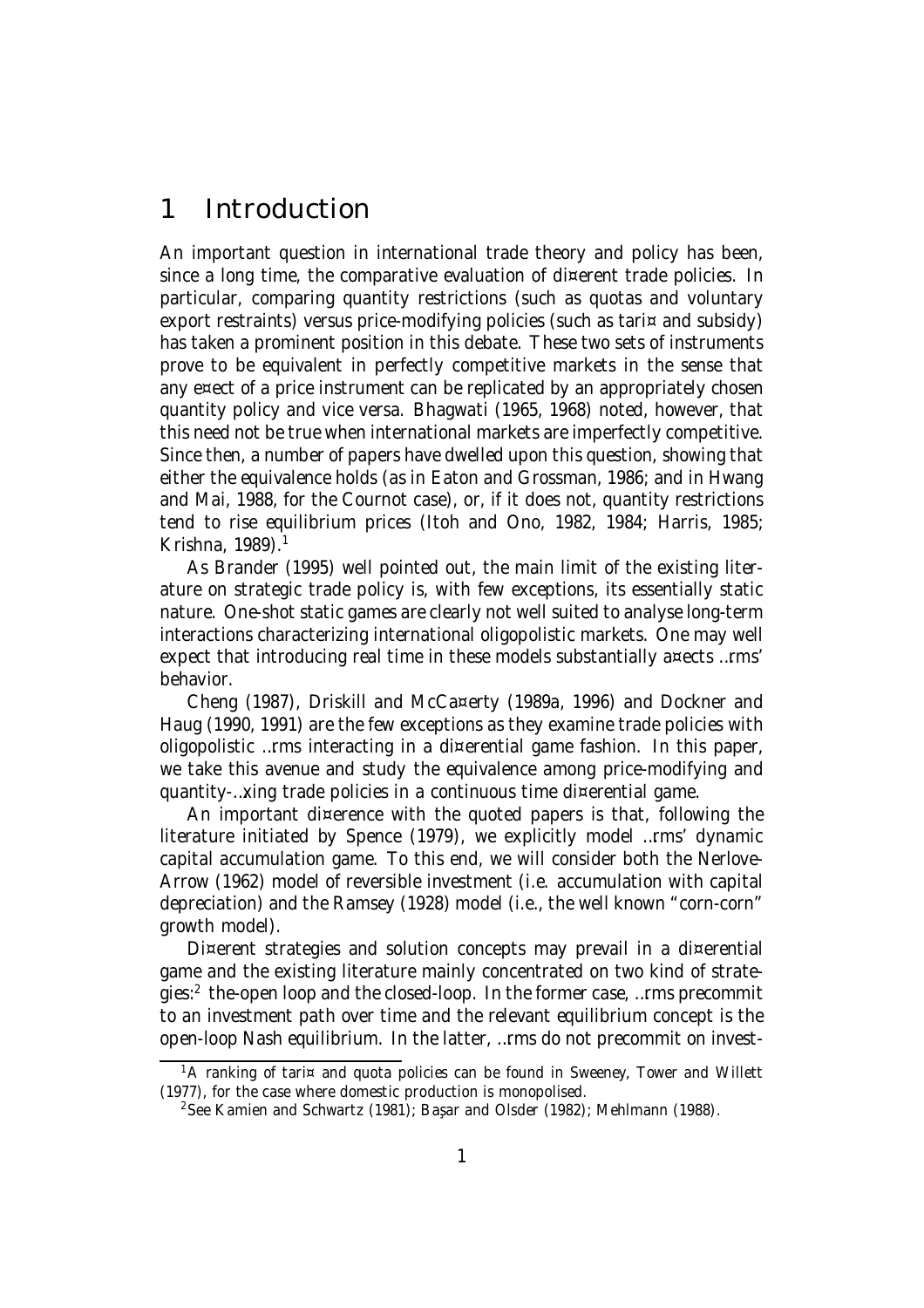ment path and their strategies at any instant may depend on all the preceding history. In this situation, the information set used by …rms in setting their strategies at any given time is often simpli…ed to be only the current value of the capital stocks at that time. The relevant equilibrium concept is in this (sub-)case the closed-loop no-memory (or Markov Perfect) Nash equilibrium.

In order to further simplify the analysis, the above mentioned papers on international trade di¤erential games have adopted a re…nement of the closedloop Nash equilibrium, which is known as the feedback Nash equilibrium.<sup>3</sup> In what follows, we will not restrict to this re…nement and deal with the open-loop and closed loop no-memory solutions. We will study how these two solution concepts a¤ect the tari¤-quote equivalence of the trade game.

The main results are as follows. Interestingly enough, as it is also shown in Cellini and Lambertini (2000b), both under the Nerlove-Arrow and the Ramsey capital accumulation dynamics, the open-loop Nash equilibrium coincides with the closed-loop (no-memory) one (and hence it is subgame perfect). Moreover, under the Nerlove-Arrow accumulation, with quantity-equivalent import tari $\alpha$  and quota, the steady state equilibrium price in the domestic market is the same under both trade policy regimes. Hence, the tari¤-quota equivalence holds.

On the contrary, with the Ramsey accumulation, the adoption of any import quota drives the domestic …rm to the Ramsey equilibrium. This does not always happen when imposing a tari¤ on imports and the equivalence of tari¤s and quotas does not hold. Moreover, we show that if the government setting the trade policy aims at favouring the domestic …rm, and/or lowering the domestic price, the adoption of a quantity-equivalent import quota is preferable to the adoption of the tari¤, in that total output is larger under the former policy than under the latter.

The paper is organized as follows. The general setting is laid out in section 2. Section 3 is devoted to the analysis of the Nerlove-Arrow capital accumulation, while the Ramsey model is investigated in section 4. Concluding remarks are in section 5.

#### 2 The setup

As in the previous literature on this topic, we consider a duopoly market supplied by a domestic producer (…rm D) and a foreign rival (…rm F). For the sake of simplicity, we assume that …rms sell homogeneous goods, although the ensuing analysis could be easily extended to account for product

 $3$ For a clear exposition of the di¤erence among these equilibrium solutions see Başar and Olsder (1982, pp. 318-327, and chapter 6, in particular Proposition 6.1).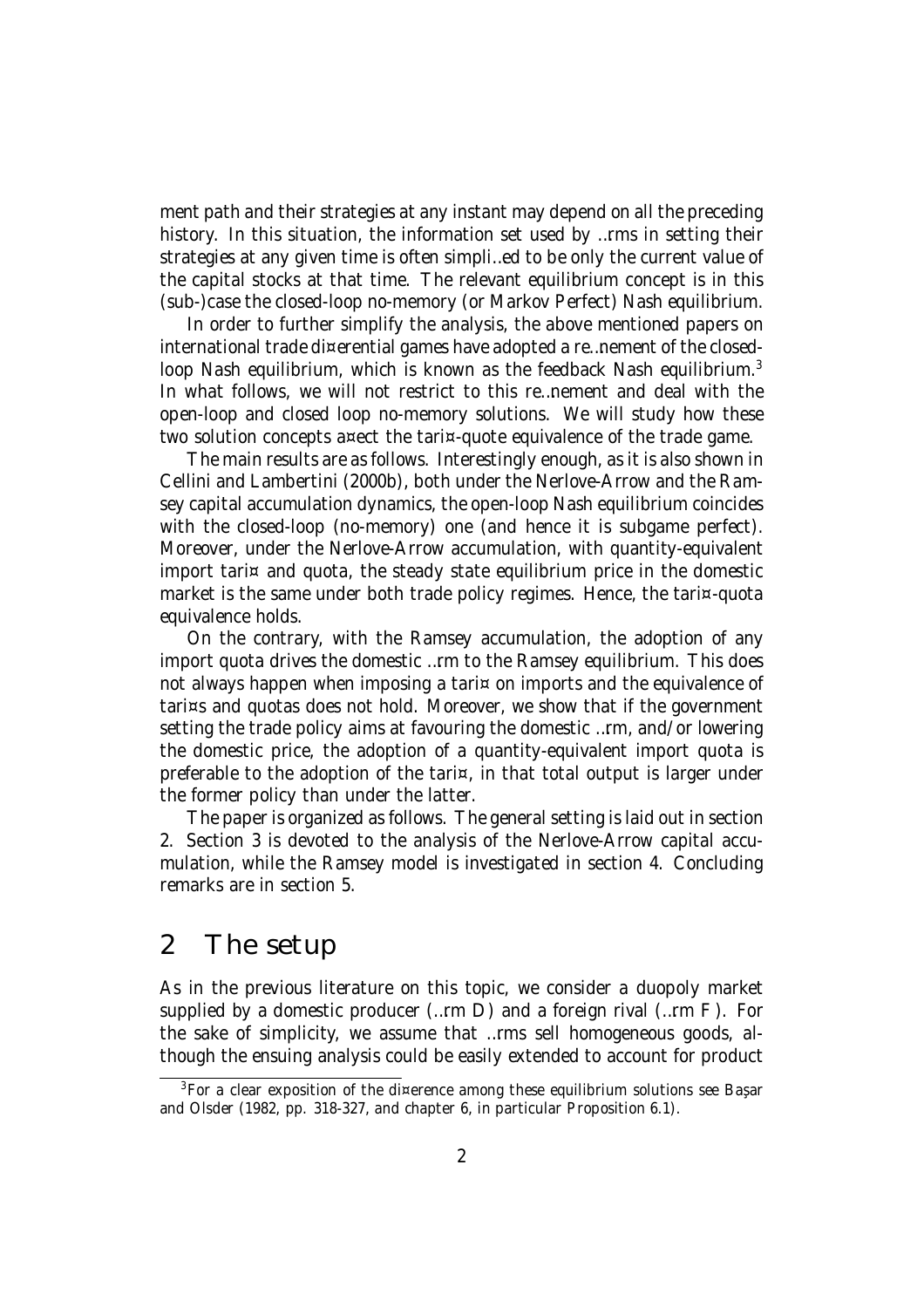di¤erentiation.

The model is built in continuous time. The market exists over  $t \geq 0$  : 1): Let  $q_i(t)$  de ... ne the quantity sold by ... rm i,  $i = D$ ; F; at time t: The marginal production cost is constant and equal to c for both …rms. Firms compete à la Cournot, the demand function at time t being:

$$
p(t) = a_i q_D(t) i q_F(t): \qquad (1)
$$

In order to produce, ... rms must accumulate capacity or physical capital  $k_i(t)$ over time. In the remainder of the paper, we will investigate two alternative models of capital accumulation:

A] The Nerlove-Arrow (1962) model, where the relevant dynamic equation is:

$$
\frac{\mathscr{E}_{k_i}(t)}{\mathscr{E}_{t}} = I_i(t) \quad i \quad \pm k_i(t) \tag{2}
$$

where  $I_i(t)$  is the investment carried out by ... rm i at time t, and  $\pm$  is the constant depreciation rate. The instantaneous cost of investment is C<sub>i</sub> [I<sub>i</sub> (t)] =  $b[I_i(t)]^2$ ; with b > 0: To solve this model explicitly, we also assume that …rms operate with a constant returns technology  $q_i(t) = k_i(t)$ ; so that the demand function rewrites as:<sup>4</sup>

$$
p(t) = a_i k_D(t) i k_F(t)
$$
 (3)

Here, the control variable is the instantaneous investment  $I_i(t)$ , while the state variable is obviously  $k_i(t)$ :

B] The Ramsey (1928) model, whit the following dynamic equation:

$$
\frac{\mathscr{a}_{k_i}(t)}{\mathscr{a}_t} = f(k_i(t)) \mathbin{\underset{\text{!}}{+}} q_i(t) \mathbin{\underset{\text{!}}{+}} \pm k_i(t) \tag{4}
$$

where  $f(k_i(t)) = y_i(t)$  denotes the output produced by ... rm i at time t: In this case, capital accumulates as a result of intertemporal relocation of unsold output  $y_i(t)$ ;  $q_i(t)$ : This can be interpreted in two ways. The …rst consists in viewing this setup as a corn-corn model, where unsold output is reintroduced in the production process. The second consists in thinking of a two-sector economy where there exists an industry

<sup>&</sup>lt;sup>4</sup>Notice that this assumption entails that …rms always operate at full capacity. This, in turn, amounts to saying that this model encompasses the case of Bertrand behaviour under capacity constraints, as in Kreps and Scheinkman (1983). The open-loop solution of the Nerlove-Arrow di¤erential duopoly game in a model without trade is in Fershtman and Muller (1984) and Reynolds (1987).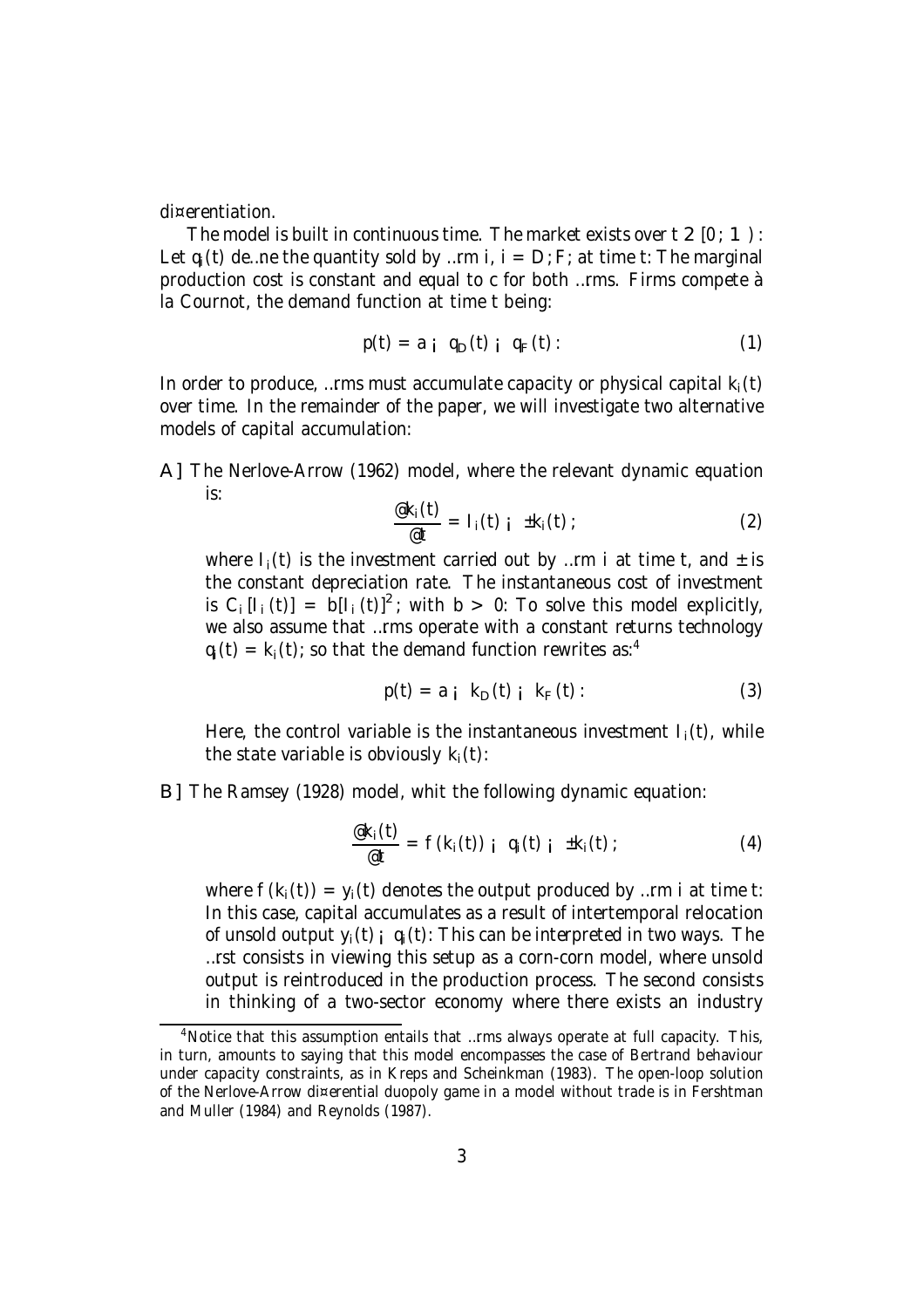producing the capital input which can be traded against the …nal good at a price equal to one (see Cellini and Lambertini, 1998, 2000a).

In this model, the control variable is  $q_i(t)$ ; while the state variable remains  $k_i(t)$ :

Both in model [A] and in model [B], we address the issue whether the equivalence of import tari¤ and quota holds. Following Dockner and Haug (1990), one should check the existence or non-existence of such equivalence under both open-loop and closed-loop solutions. As we show below, the present games [A-B] are such that open- and closed-loop equilibria coincide.

### 3 The Nerlove-Arrow model

 $\sim$ 

In the Nerlove-Arrow model, the Hamiltonian of the domestic …rm writes as follows:

$$
H_{D}(t) = e^{i \pi t} \int_{-L}^{L} [a_{i} k_{D}(t) i k_{F}(t) i c] k_{D}(t) i b [l_{D}(t)]^{2} + (5) + (5) I_{D}(t) [l_{D}(t) i k_{D}(t)] + (5) I_{F}(t) [l_{F}(t) i k_{F}(t)]g
$$

where  $\Box_{\textrm{Di}}(t)$  =  $\Box_{\textrm{Di}}(t)$ e<sup>½t</sup>; and  $\Box_{\textrm{Di}}(t)$  is the co-state variable associated to  $k_i(t)$ ;  $i = D$ ; F:

If the government adopts an import tari $\alpha$  *i* the Hamiltonian of the foreign …rm is:

$$
H_F(t) = e^{i \pi t} \int_{-s}^{t} [a_i k_D(t) i k_F(t) i c_i \] k_F(t) i b [l_F(t)]^2 + (6) + \int_{s}^{t} [l_F(t) i k_F(t)] + k_F(t) [l_F(t) i k_F(t)]
$$

First note that, as the tari¤ (directly) a¤ects only the foreign …rm's pro…t one cannot rely on symmetry to solve the game.

Necessary conditions for the domestic …rm require

(i) 
$$
\frac{\mathscr{C}H_D(t)}{\mathscr{C}I_D(t)} = 0
$$
) i  $2bl_D(t) + \mathscr{D}D(t) = 0$   
\n(ii) i  $\frac{\mathscr{C}H_D(t)}{\mathscr{C}k_D(t)}$  i  $\frac{\mathscr{C}H_D(t)}{\mathscr{C}I_F(t)}$   $\frac{\mathscr{C}H_D(t)}{\mathscr{C}k_D(t)}$  =  $\frac{\mathscr{C} \mathscr{D}D(t)}{\mathscr{C}t}$  i  $\mathscr{V}_{\mathscr{D}D}(t)$ )  
\n) i  $\frac{\mathscr{C} \mathscr{D}D(t)}{\mathscr{C}t} + \mathscr{V}_{\mathscr{D}D}(t) = a_i c_i 2k_D(t)$  i  $k_F(t)$  i  $\mathscr{L}_{\mathscr{D}D}(t)$   
\n(iii) i  $\frac{\mathscr{C}H_D(t)}{\mathscr{C}k_F(t)}$  i  $\frac{\mathscr{C}H_D(t)}{\mathscr{C}l_F(t)}$   $\frac{\mathscr{C}I_F(t)}{\mathscr{C}k_F(t)}$  =  $\frac{\mathscr{C} \mathscr{D}F(t)}{\mathscr{C}t}$  i  $\mathscr{V}_{\mathscr{D}F}(t)$   
\n(iv)  $\lim_{t \to 1} \mathscr{V}_{\mathscr{D}D}(t) \mathscr{C}k_D(t) = 0$ ;  $\lim_{t \to 1} \mathscr{V}_{\mathscr{D}F}(t) \mathscr{Ck_F}(t) = 0$ ;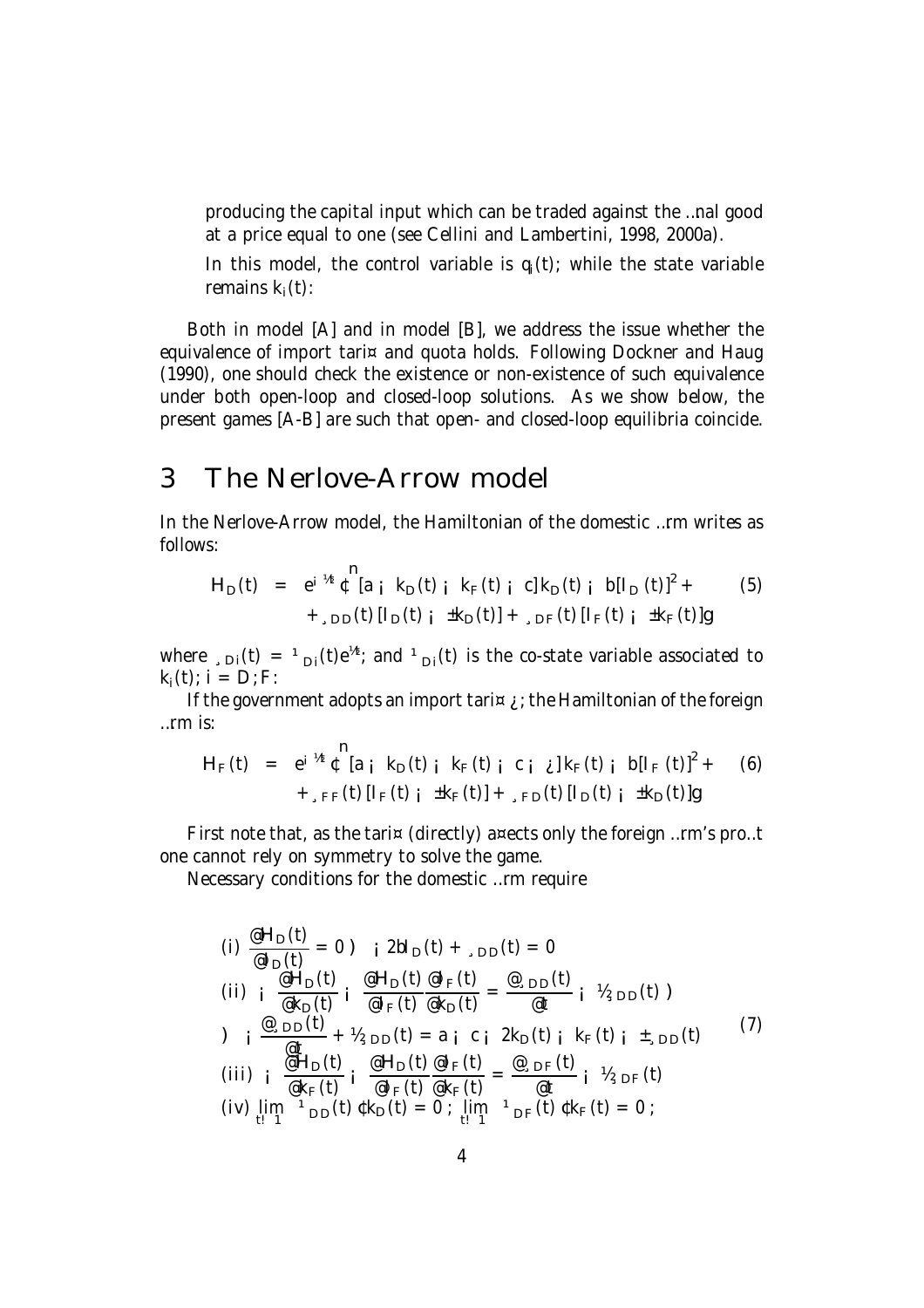where (iv) is the transversality condition.

Similarly for the foreign …rm

(i) 
$$
\frac{eH_F(t)}{eI_F(t)} = 0 \quad \text{i} \quad 2bI_F(t) + \,_{\text{sFF}}(t) = 0
$$
\n(ii) 
$$
i \frac{eH_F(t)}{eK_F(t)} i \frac{eH_F(t)}{eI_D(t)} \frac{eI_D(t)}{eK_F(t)} = \frac{e_{\text{sFF}}(t)}{et} i \quad \frac{W_{\text{sFF}}(t)}{W_{\text{sFF}}(t)}.
$$
\n(iii) 
$$
i \frac{e_{\text{sFF}}(t)}{eH_F(t)} + \frac{W_{\text{sFF}}(t)}{eH_F(t)} = a_i \quad c_i \quad 2k_F(t) \quad \text{i} \quad k_D(t) \quad \text{i} \quad t_{\text{sFF}}(t) \quad \text{i}
$$
\n(iii) 
$$
i \frac{eH_F(t)}{eK_D(t)} i \frac{eH_F(t)}{eI_D(t)} \frac{eI_D(t)}{eK_D(t)} = \frac{e_{\text{sFD}}(t)}{et} \quad \text{i} \quad \frac{W_{\text{sFD}}(t)}{et}.
$$
\n(iv) 
$$
\lim_{t \to 1} \frac{1}{t} \cdot \text{F}_F(t) \cdot k_F(t) = 0 \quad \text{if} \quad \frac{1}{t} \cdot \text{F}_D(t) \cdot k_D(t) = 0;
$$

Notice that by (7.i) we have  $\frac{\mathscr{C}I_i(t)}{\mathscr{C}I_i(t)}$ @k<sup>j</sup> (t)  $= 0$  for i di¤erent from j: Moreover, condition (7.iii), which yields  $\mathcal{Q}_{\text{SDF}}(t) = \mathcal{Q}t$ , is redundant in that  $_{\text{SDF}}(t)$  does not appear in the …rst order conditions (7.i) and (7.ii). Therefore, the openloop solution is indeed a degenerate closed-loop solution.<sup>5</sup>

Replace (7.i) into (7.ii) obtaining

$$
\frac{\mathscr{Q}_{\text{D}}(t)}{\mathscr{Q}t} = bl_{D}(t)(\mathscr{U} + \pm) i [a i c i 2k_{D}(t) i k_{F}(t) ] :
$$

Then, di¤erentiating (7.i) w.r.t. time and substituting the previous condition we obtain

$$
\frac{\mathscr{Q}I_{\text{D}}(t)}{\mathscr{Q}t} = \frac{I_{\text{D}}(t)(\mathscr{U} + \pm)}{2} i \frac{a_i c_i 2k_{\text{D}}(t)}{2b}.
$$
 (9)

Similarly, condition (8.iii) yields  $\mathcal{Q}_{F,D}(t) = \mathcal{Q}t$ , is redundant. The discussion carried out so far establishes:

Proposition 1 Under the Nerlove-Arrow capital accumulation dynamics, the open-loop Nash equilibrium is subgame perfect.

Now we can explicitly look for steady state points. We obtain

$$
\frac{\text{e1}_{F}(t)}{\text{e}t} = \frac{I_{F}(t)(h + t)}{2} i \frac{a i c i k_{D}(t) i 2k_{F}(t) + i}{2b}.
$$
 (10)

<sup>&</sup>lt;sup>5</sup>Note that, however, the open-loop solution does not coincide with the feedback solution (see Reynolds, 1987). For further details, see Cellini and Lambertini (2000b), as well as the discussion in Driskill and McCa¤erty (1989b, pp. 326-8). Classes of games where this coincidence arises are illustrated in Clemhout and Wan (1974); Reinganum (1982); Mehlmann and Willing (1983); Dockner, Feichtinger and Jørgensen (1985); Fershtman (1987). For an overview, see Mehlmann (1988); Fershtman, Kamien and Muller (1992).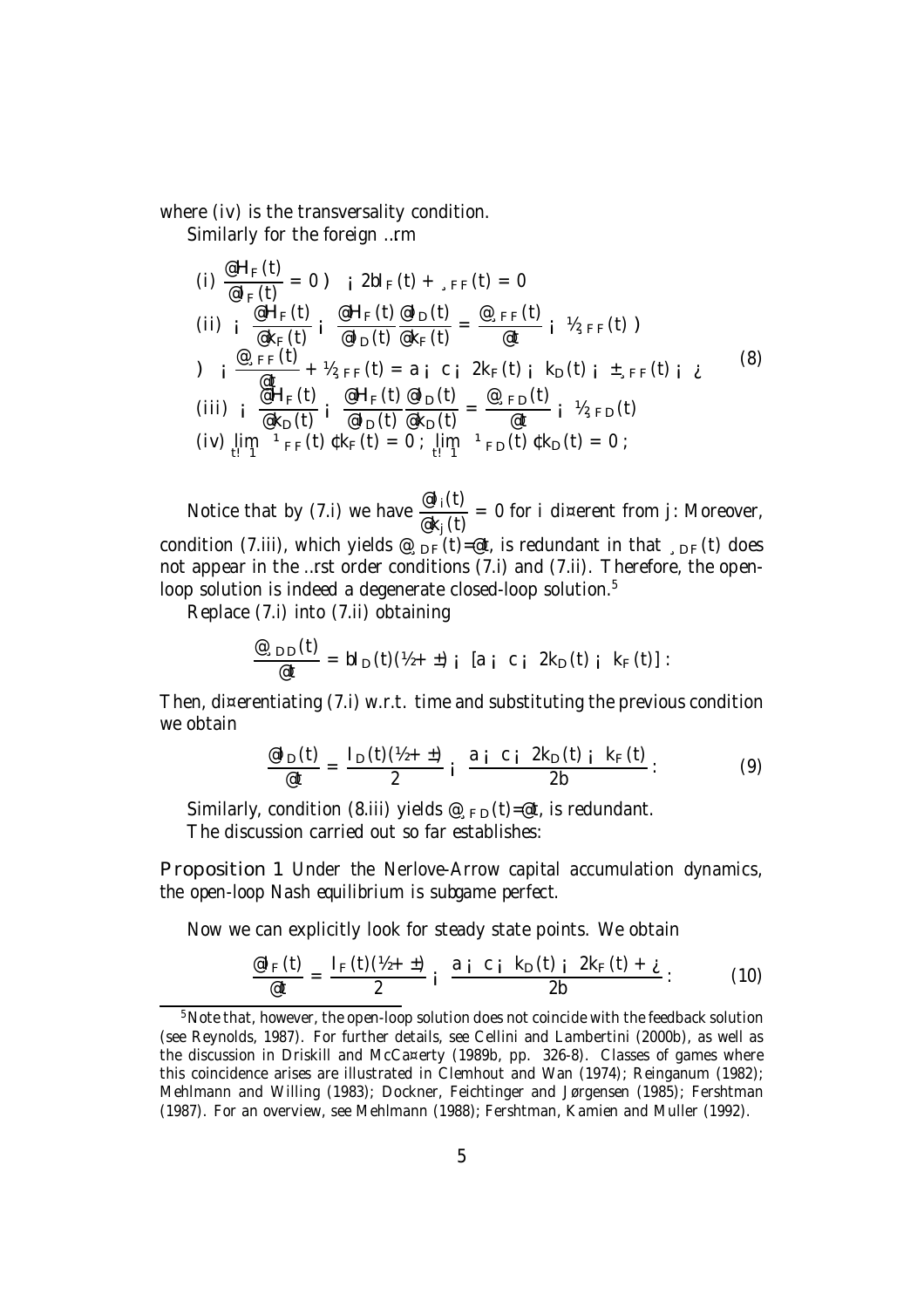Now, solving the system:

$$
\frac{\mathscr{Q}I_i(t)}{\mathscr{Q}t} = 0 \; ; \; \frac{\mathscr{Q}k_i(t)}{\mathscr{Q}t} = 0 \; ; \; i = D; F; \tag{11}
$$

we calculate the steady state levels of states and controls:

$$
I_{D}^{ss} = \frac{\pm \left[ (a_{\frac{1}{2}} c) (1 + 2b_{\frac{1}{2}} (b_{\frac{1}{2}} + \pm)) + \lambda \right]}{3 + 4b_{\frac{1}{2}} \pm 2 + b_{\frac{1}{2}}^2 + \frac{1}{2} \pm 2 + 2b_{\frac{1}{2}}^2 + b_{\frac{1}{2}}^2};
$$
  
\n
$$
I_{F}^{ss} = \frac{\pm \left[ a_{\frac{1}{2}} c_{\frac{1}{2}} 2 (a_{\frac{1}{2}} c_{\frac{1}{2}} \lambda) (1 + b_{\frac{1}{2}} (b_{\frac{1}{2}} + \pm)) \right]}{1 + \left[ 4(1 + b_{\frac{1}{2}} (b_{\frac{1}{2}} + \pm)) \right]^2};
$$
  
\n
$$
K_{D}^{ss} = \frac{I_{D}^{ss}}{\pm} ; K_{F}^{ss} = \frac{I_{F}^{ss}}{\pm} :
$$
 (12)

Steady state capital levels in (12) can be usefully rewritten as:

$$
k_{D}^{ss} = \frac{(a_{i} \ c)A + \underline{i}}{A (B + 1)}
$$
  

$$
k_{F}^{ss} = \frac{(a_{i} \ c)A_{i} \ \underline{i} B}{A (B + 1)}
$$
 (13)

where

$$
A^2 2b(\frac{1}{2} + \frac{1}{2}) + 1 > 0;
$$
  
\n
$$
B^2 [b(\frac{1}{2} + \frac{1}{2}) + 1] > 0:
$$
\n(14)

Then, from (13) one can easily check that

$$
\frac{\mathscr{Q}k_{\rm D}^{\rm ss}}{\mathscr{Q}_{\dot{\mathcal{L}}}} = \frac{1}{A(B+1)} > 0 \; ; \; \frac{\mathscr{Q}k_{\rm F}^{\rm ss}}{\mathscr{Q}_{\dot{\mathcal{L}}}} = i \; \frac{B}{A(B+1)} < 0 \; : \tag{15}
$$

In the case of an equivalent import quota, the domestic …rm's optimization problem is  $\overline{a}$  $\sim$ 

$$
\max_{I_D(t)} H_D(t) = e^{i \pi t} \int_0^{\pi} a_i k_D(t) i \overline{k}_F(t) i c k_D(t) i b [I_D(t)]^2 + (16)
$$
  
+<sub>1D</sub>D(t) [I\_D(t) i ±k\_D(t)] + <sub>1DF</sub>(t) [I\_F(t) i ±k\_F(t)]g

where  $\overline{k}_F(t) = k_F^{ss}$  = I ss F ± : It is immediate to verify that the …rst order conditions for the optimum of ...rm  $D$  coincide with  $(7)$ .

The above discussion proves the following result:

Proposition 2 Under the Nerlove-Arrow capital accumulation dynamics, with quantity-equivalent import tari¤ and quota, the steady state equilibrium price in the domestic market is the same under both trade policy regimes.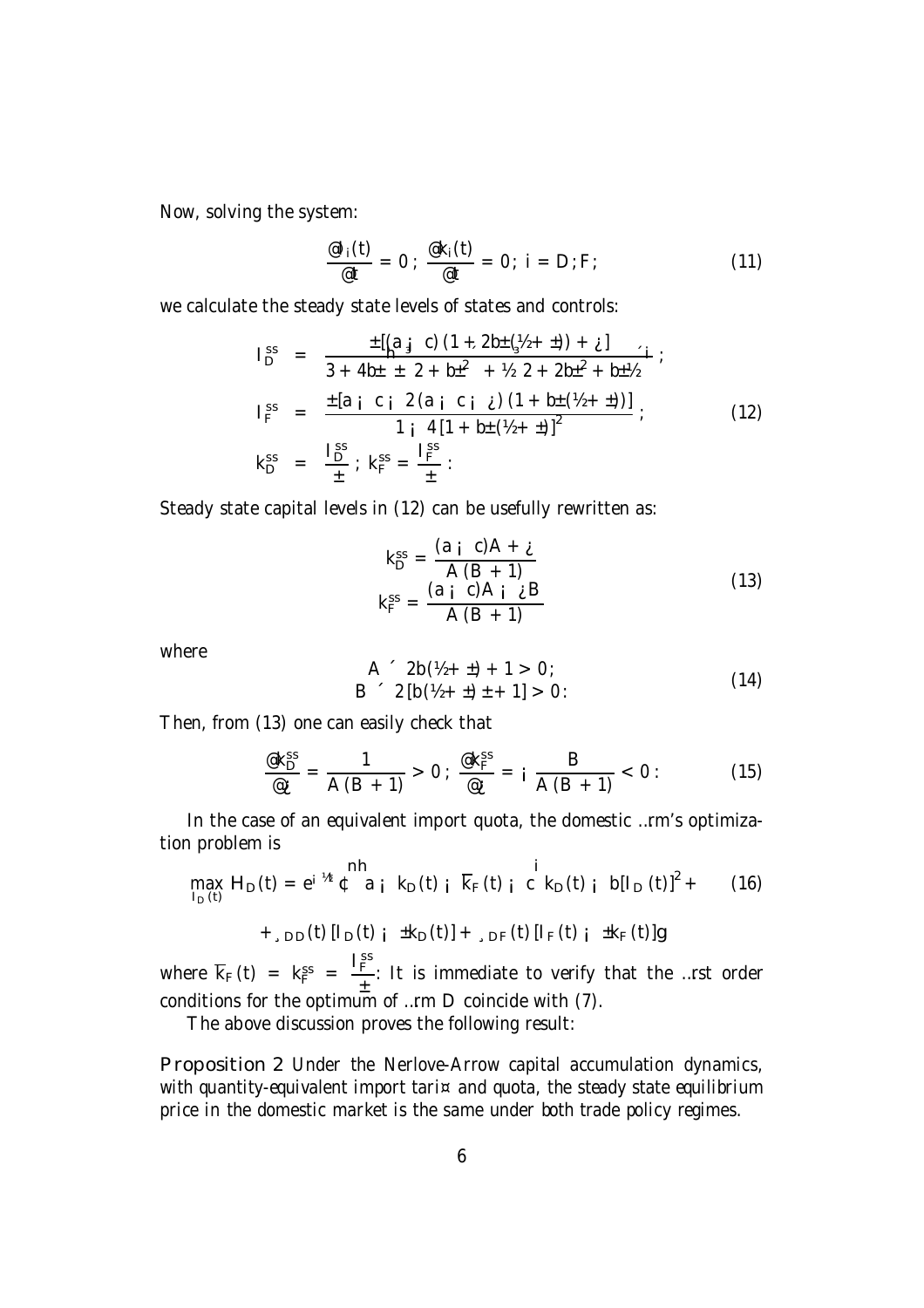Essentially, the above result is driven by the fact that, in the Nerlove-Arrow model, there is no strategic interaction in the choice of optimal investment on the part of …rms, i.e., …rm i's …rst order condition on investment (7.i and 8.i) only contain the own control, and not the rival's. Hence, the behaviour of …rm D is the same irrespective of the policy adopted by the home government towards …rm F:

#### 4 The Ramsey model

Under the capital accumulation rule (4), the problem of the domestic …rm is the following:

$$
H_{D}(t) = e^{i \pi t} f q_{D}(t) [a_{i} q_{D}(t) i q_{F}(t) i c] + \n+_{D} D(t) [f(k_{D}(t)) i q_{D}(t) i t k_{D}(t)] + \n+_{D} F(t) [f(k_{F}(t)) i q_{F}(t) i t k_{F}(t)]g ; \qquad (17)
$$

where  $\Box_{\textrm{Di}}(t)$  =  $\Box_{\textrm{Di}}(t)$ e<sup>½t</sup>; and  $\Box_{\textrm{Di}}(t)$  is the co-state variable associated to  $k_i(t)$ :

If the government of the domestic country imposes an import tari $\alpha$  is the Hamiltonian of the foreign …rm is:

$$
H_F(t) = e^{i \pi t} t f q_F(t) [a_i q_D(t) i q_F(t) i c_i \lambda] + \sum_{s \in F} f(t) [f(k_F(t)) i q_F(t) i t k_F(t)] + \sum_{s \in D} f(t) [f(k_D(t)) i q_D(t) i t k_D(t)]g :
$$
 (18)

The …rst order conditions concerning the control variables are:

$$
\frac{eH_D(t)}{e q_D(t)} = a_i 2q_D(t) i q_F(t) i c_i_{D D}(t) = 0; \qquad (19)
$$
\n
$$
\frac{eH_F(t)}{e q_F(t)} = a_i 2q_F(t) i q_D(t) i c_i i_{F}F(t) = 0:
$$

Now look at the generic co-state equation of …rm i; for the closed-loop solution of the game:

$$
i \frac{\mathscr{E}H_i(t)}{\mathscr{E}_k(t)} i \frac{\mathscr{E}H_i(t)}{\mathscr{E}_{q_j}(t)} \frac{\mathscr{E}_{q_j}(t)}{\mathscr{E}_k(t)} = \frac{\mathscr{E}^1_{ii}(t)}{\mathscr{E}_t}
$$
 (20)

where

$$
\frac{\text{eq}_{j}(t)}{\text{ek}_{i}(t)} = 0 \tag{21}
$$

as it appears from a quick inspection of best replies obtained from (19):

$$
q_{\text{D}}^{\text{br}}(t) = \frac{a_i c_i q_{\text{F}}(t)}{2} ; \qquad (22)
$$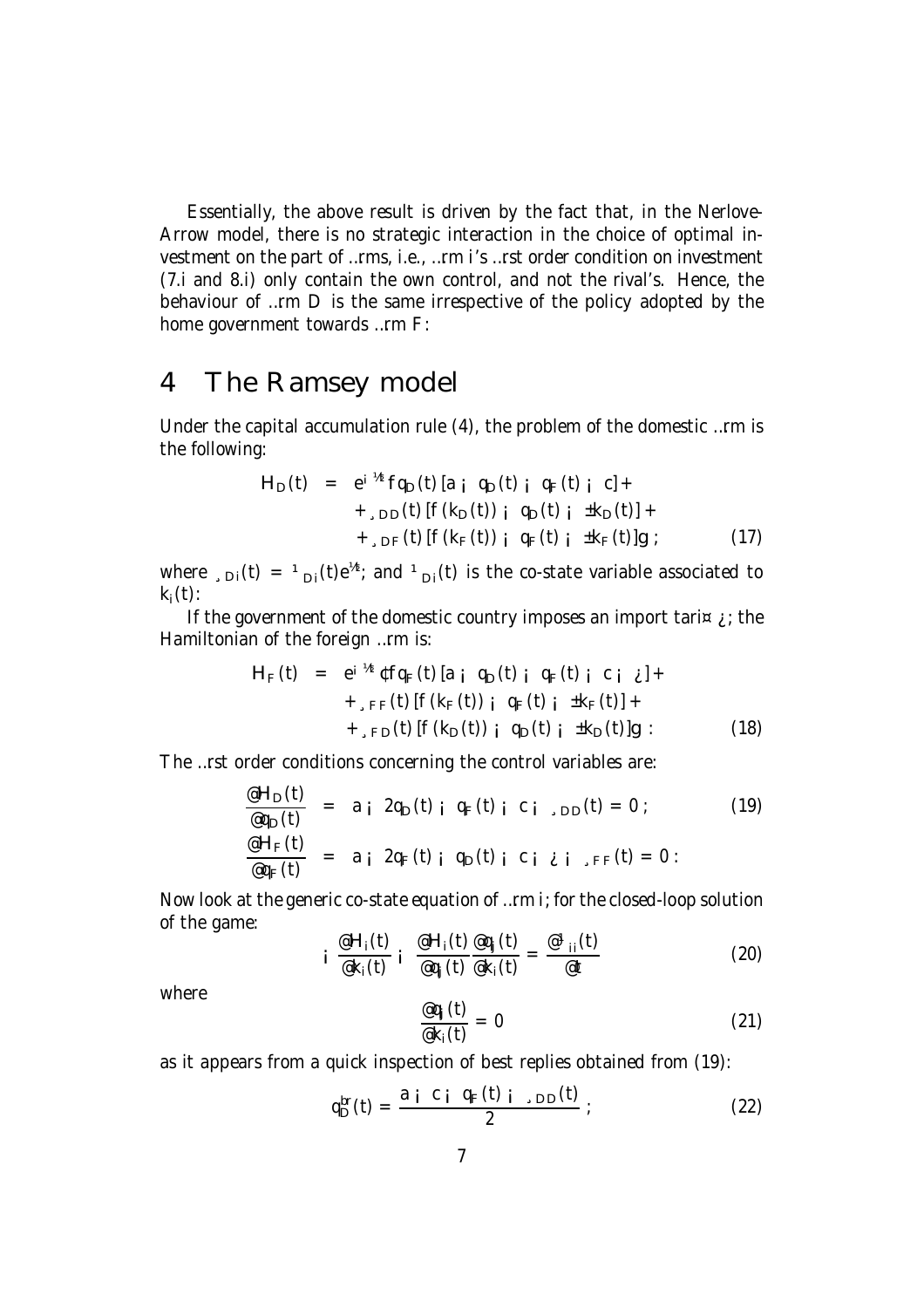$$
q_F^{\text{br}}(t) = \frac{a_i c_i \dot{\epsilon} i q_D(t) i \dot{\epsilon} F(t)}{2} : \qquad (23)
$$

Moreover, (22) and (23) su¢ce to establish that the co-state equation:

$$
i \frac{\mathscr{Q}H_i(t)}{\mathscr{Q}k_j(t)} i \frac{\mathscr{Q}H_i(t)}{\mathscr{Q}q_j(t)} \frac{\mathscr{Q}q_j(t)}{\mathscr{Q}k_j(t)} = \frac{\mathscr{Q}^1_{ij}(t)}{\mathscr{Q}t}
$$
 (24)

is indeed redundant since  $\mathbf{1}_{ij}(t) = \mathbf{1}_{sij}(t) e^{i \pi t}$  does not appear in the …rst order conditions concerning controls. That is, the Ramsey game yields that the open-loop solution is a degenerate closed-loop solution because the best reply function of …rm i does not contain the state variable pertaining to the same …rm. Therefore, we have proved the analogous to Proposition 1:

Proposition 3 Under the Ramsey capital accumulation dynamics, the openloop Nash equilibrium is subgame perfect.

Now move on to the solution of the system. The co-state equation of …rm i writes as follows:

$$
\mathsf{i}\;\;\frac{\mathsf{e}\mathsf{H}_{\mathsf{i}}(t)}{\mathsf{e}\mathsf{k}_{\mathsf{i}}(t)}=\frac{\mathsf{e}\,\mathsf{1}_{\mathsf{i}\mathsf{i}}(t)}{\mathsf{e}\,t}\;\mathsf{)}\;\;\frac{\mathsf{e}\,\mathsf{1}_{\mathsf{i}\mathsf{i}}(t)}{\mathsf{e}\,t}=[\mathsf{h}\,\mathsf{+}\,\mathsf{1}_{\mathsf{i}}\;\;\mathsf{f}^{\mathsf{0}}(\mathsf{k}_{\mathsf{i}}(t))\,]\,\mathsf{1}_{\mathsf{i}\mathsf{i}}(t):\qquad\qquad(25)
$$

The best reply functions (22-23) can be di¤erentiated w.r.t. time to yield:

$$
\frac{dq_i(t)}{dt} = i \frac{dq_j(t)=dt + d_{\text{d}}(t)=dt}{2}
$$
 (26)

Then, using

$$
\begin{array}{c}\n\text{SDD}(t) = a_i c_i 2q_D(t) i q_F(t) \\
\text{SFF}(t) = a_i c_i \lambda_i q_D(t) i 2q_F(t)\n\end{array} \tag{27}
$$

and (25), we obtain:

$$
\frac{dq_{D}(t)}{dt} = \frac{dq_{F}(t) - dt + [a_{i} c_{i} 2q_{D}(t)_{i} q_{F}(t)][\frac{y_{i} + t_{i} f^{0}(k_{D}(t))]}{2}}{dt} = \frac{dq_{D}(t) - dt + [a_{i} c_{i} \lambda_{i} 2q_{F}(t)_{i} q_{D}(t)][\frac{y_{i} + t_{i} f^{0}(k_{F}(t))]}{2}
$$
\n(28)

which can be solved to yield:

dqD(t) dt = [a ¡ c ¡ ¿ ¡ 2q<sup>F</sup> (t) ¡ qD(t)] [½ + ± ¡ f 0 (k<sup>F</sup> (t))] 3 + (29) ¡2 [a ¡ c ¡ 2qD(t) ¡ q<sup>F</sup> (t)] [½ + ± ¡ f 0 (kD(t))]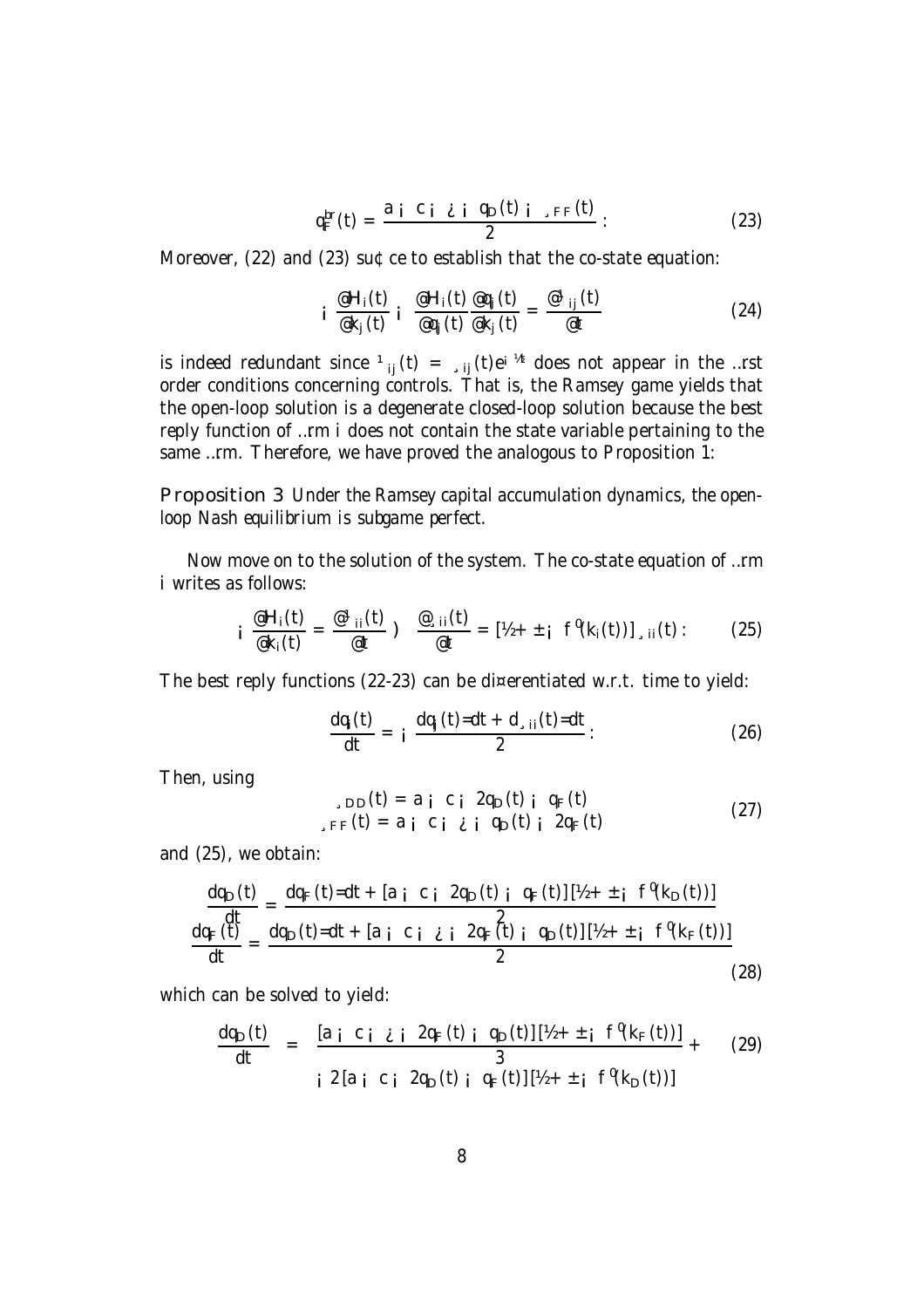$$
\frac{dq_F(t)}{dt} = \frac{[a_j c_j 2q_D(t) j q_F(t)][1/2 + i f'(k_D(t))]}{3} + (30)
$$
\n
$$
i \frac{2[a_j c_j \lambda_j q_F(t) j q_D(t)][1/2 + i f'(k_F(t))]}{3}
$$

Imposing that (29) and (30) be zero and solving, we obtain the following set of solutions:

$$
f^{\theta}(k_D(t)) = f^{\theta}(k_F(t)) = f^{\theta}(k(t)) = \frac{1}{2} + \pm
$$
 (31)

and

$$
q_{\text{D}}^{\text{ss}} = \frac{a_{\text{i}} c + \dot{c}}{3}; q_{\text{F}}^{\text{ss}} = \frac{a_{\text{i}} c_{\text{i}} 2\dot{c}}{3};
$$
 (32)

where  $f q_D^{\rm ss}$ ;  $q_F^{\rm ss}$ g is the solution driven by demand and cost conditions, while  $f^{\theta}(k(t)) = \frac{1}{2} + \pm$  is the Ramsey equilibrium dictated by intertemporal capital accumulation alone. Note that the optimal outputs in (32) exhibit the standard properties  $@q_{\text{D}}^{\text{ss}} = @_{\text{L}} > 0$  and  $@q_{\text{F}}^{\text{ss}} = @_{\text{L}} < 0$ :

The phase diagram illustrating the dynamics of the system is in …gure 1, where the locus  $\mathscr{R} = \mathscr{O}$  as well as the behaviour of k; depicted by horizontal arrows, derive from (4). Steady states are identi…ed by the intersections between loci.



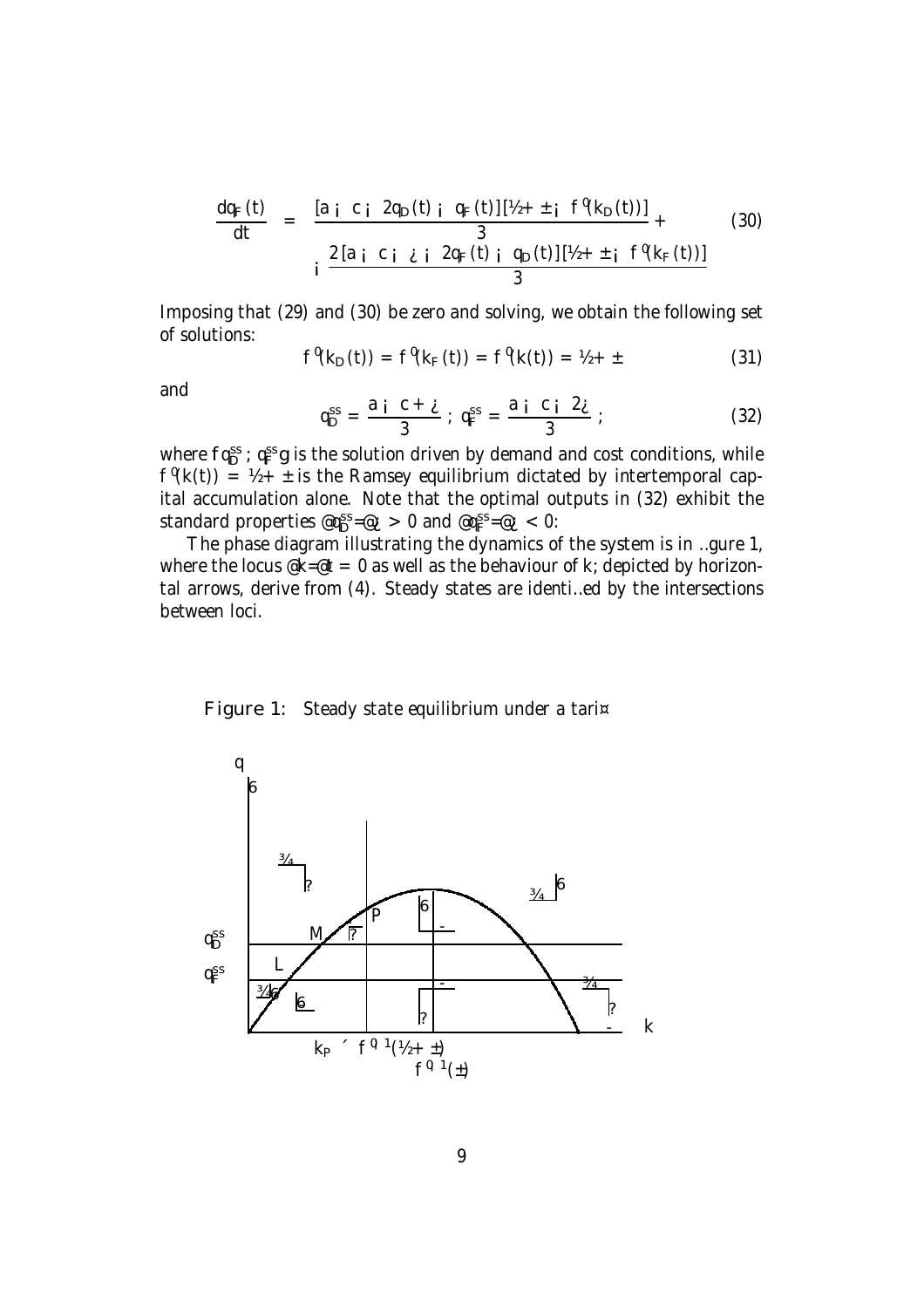It is worth noting that the situation illustrated in …gure 1 is only one out of several possible con…gurations, due to the fact that the position of the vertical line  $f^{\theta}(k) = \frac{1}{2} + \pm i s$  is independent of demand parameters, while the horizontal loci q<sup>ss</sup> and q<sup>ss</sup> shifts upwards (downwards) as a (c) increases. Moreover, @qss=@i > 0 and @qss=@i < 0: Here, we con...ne to the case where horizontal loci qss and qss intersect locus  $@{\sf k=}@t = 0$  in the region where it is increasing in k; to the left of the Ramsey equilibrium  $f^{\theta}(k(t)) = \frac{1}{2} + \pm 1$ Such steady state points are identi…ed as L for …rm D and M for …rm F: Intersections to the right of  $k = f^{\nu_i} (t)$  are clearly ine¢cient and therefore can be disregarded. Stability analysis reveals that  $fL$ ; M; Pg are saddle points. 6

The foregoing discussion can be summarised as follows:

Lemma 1 Under the import tari $\alpha$  *i*; for all fa; c; *i* g such that

$$
\frac{a i C + i}{3} \cdot f(k_P);
$$

the system reaches a steady state at

3

$$
q_{D}^{ss} = \frac{a_{i} c + \zeta}{3} ; q_{F}^{ss} = \frac{a_{i} c_{i} 2_{\zeta}}{3} ;
$$

which is a saddle.

Now we shall take into consideration the alternative setting where the policy maker of country D adopts an equivalent import quota. The issue can be quickly dealt with by observing how the best reply of …rm D modi…es the quota. Now (22) writes as follows:

$$
q_{D}^{br}(t) = \frac{a i C i \overline{q}_{F} i \cdot DD(t)}{2} ; \qquad (33)
$$

where  $\overline{q}_F$   $\leq \frac{a_i}{3} \frac{c_i}{3} \frac{2i_i}{3}$ 

$$
\frac{dq_{D}(t)}{dt} = i \frac{d_{.DD}(t)}{dt} = i [h + \pm i f^{0}(k_{D}(t))]_{.DD}(t): \qquad (34)
$$

Notice that the above condition holds irrespective of whether the quota is quantity-equivalent to the tari¤ or not. This situation is illustrated in …gure 2 (the horizontal and vertical arrows describing the dynamics of fk; qg are omitted).

: It is immediate to verify that

<sup>&</sup>lt;sup>6</sup>The stability analysis is omitted for the sake of brevity. See Cellini and Lambertini (1998) for an illustration of the symmmetric case.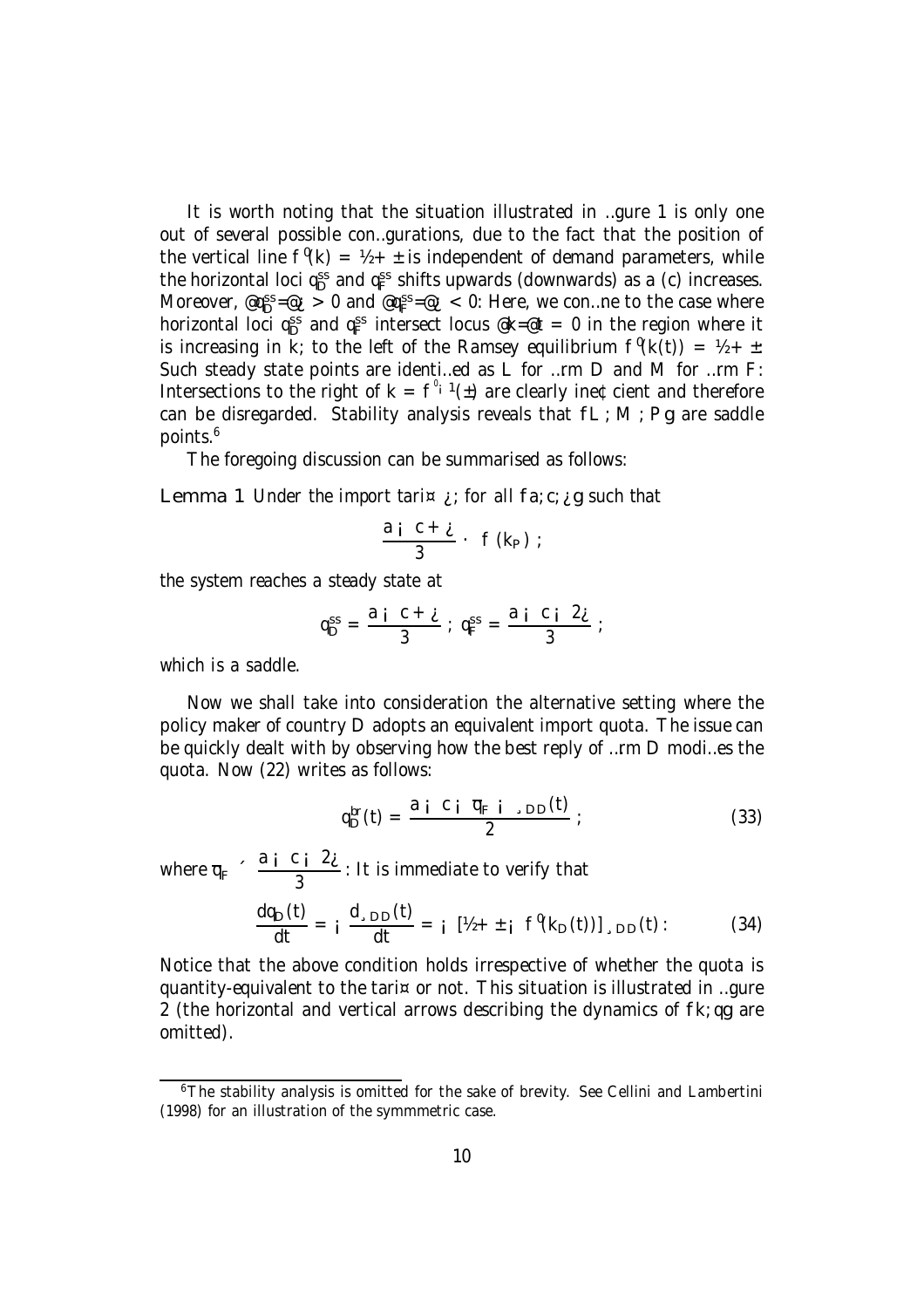



This proves the following result:

Lemma 2 Under the Ramsey capital accumulation constraint, the adoption of any import quota drives the domestic …rm to the Ramsey equilibrium where  $f'(k_D(t)) = 1/2 + 1$  and  $q_D^{ss} = f(k_P)$ :

Hence, if the government of the domestic country aims at (i) favouring the domestic …rm, and (ii) lowering the domestic price, the adoption of a quantity-equivalent import quota is preferable to the adoption of the tari¤, in that total output is larger under the former policy than under the latter.

Lemmata 1-2 produce the main result:

Proposition 4 Under the Ramsey capital accumulation constraint, the domestic price equivalence of tari¤s and quotas does not hold.

# 5 Conclusions

In this paper, we have analyzed the equivalence among price-modifying and quantity …xing trade policies in a continuous time di¤erential game. We have explicitly introduced the …rms' accumulation dynamics and showed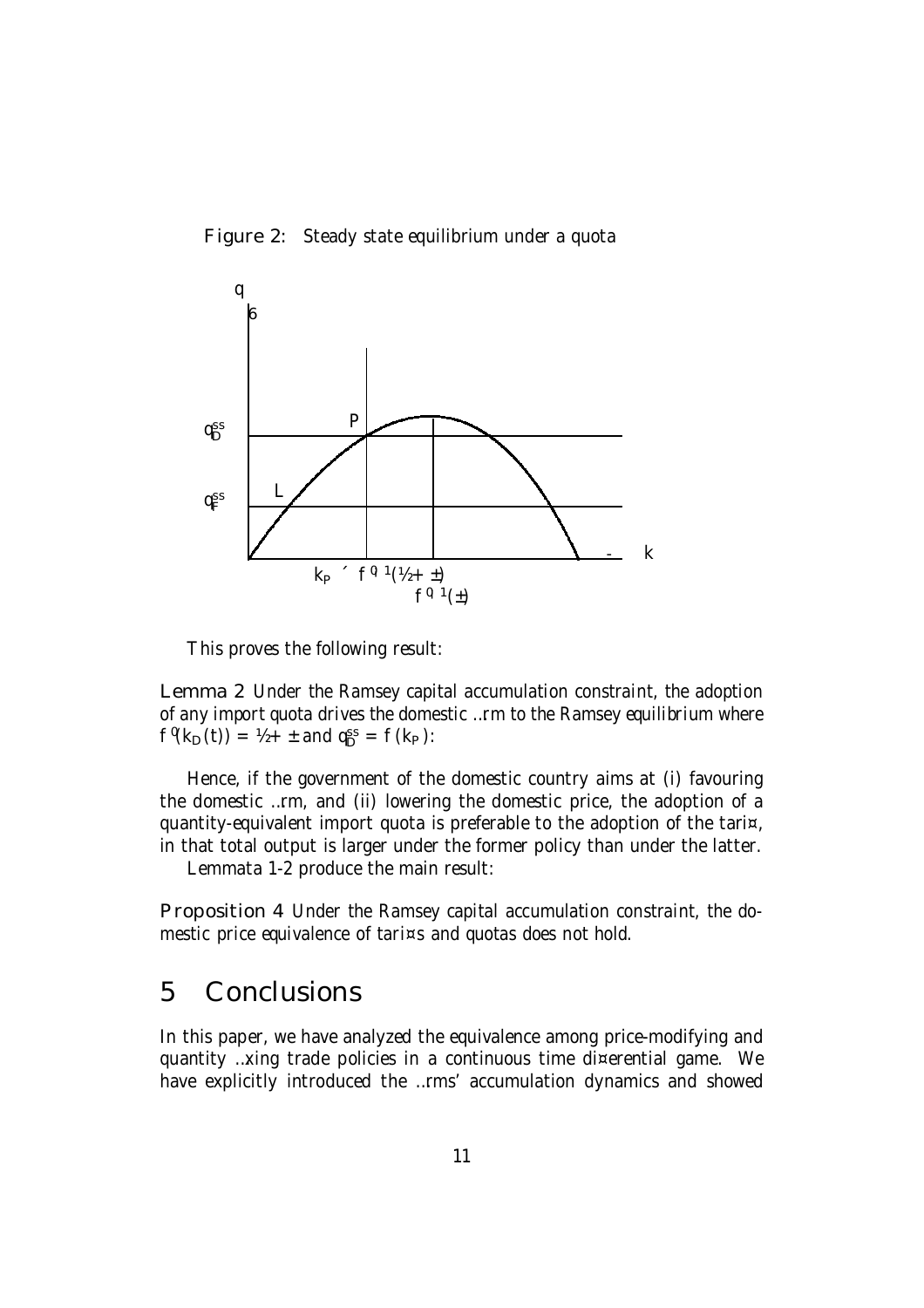that, in two well known accumulation models, open-loop and closed-loop (nomemory) Nash equilibria coincide. Under the Nerlove-Arrow (1962) accumulation dynamics, the tari¤-quota equivalence holds, while under the Ramsey (1928) accumulation dynamics it does not. In the latter case, we have shown that the trade policy setting country prefers a quantity-equivalent import quota to the adoption of the tari¤.

The two accumulation schemes used in this paper and a similar analysis can be employed to deal with voluntary export restraints.<sup>7</sup> One could verify if and when export restraints set at a free trade level may increase pro…ts of the exporting …rm. This interesting possibility is left for further research.

<sup>&</sup>lt;sup>7</sup>See also Dockner and Haug (1991) on this.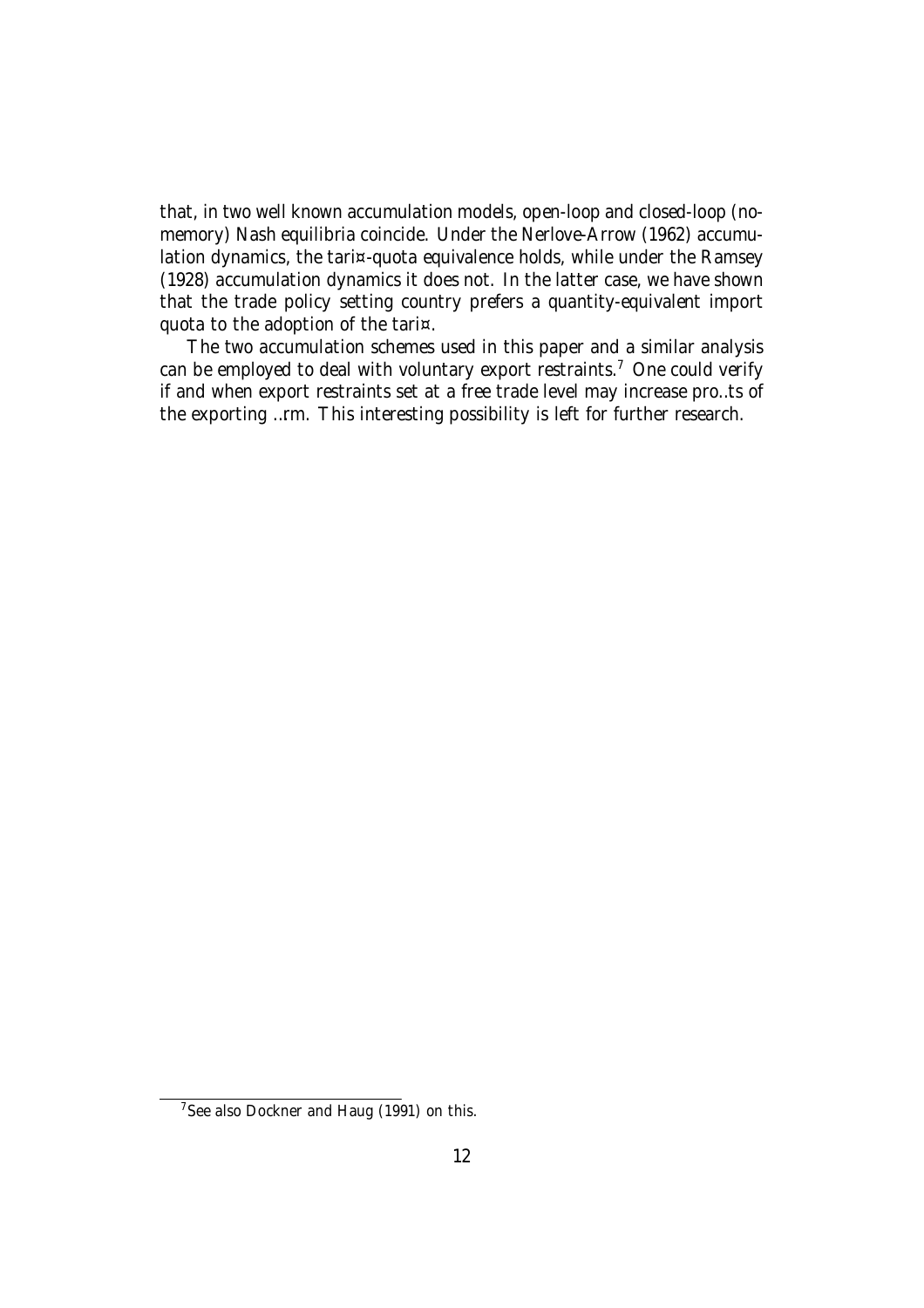#### References

- [1] Bhagwati, J.N. (1965), "On the Equivalence of Tari¤s and Quotas", in Baldwin, R.E. et al. (eds.), Trade, Growth and the Balance of Payments. Essays in Honour of G. Haberler, Chicago, IL, Rand McNally.
- [2] Bhagwati, J.N. (1968), "More on the Equivalence of Tari¤s and Quotas, American Economic Review, 58, 142-6.
- [3] Brander, J. (1995) "Strategic Trade Policy", in Grossman, G.M. and K. Rogo¤ (eds.), Handbook of International Economics, vol. 3, Amsterdam, North-Holland.
- [4] Cellini, R. and L. Lambertini (1998), "A Dynamic Model of Di¤erentiated Oligopoly with Capital Accumulation", Journal of Economic Theory, 83, 145-55.
- [5] Cellini, R. and L. Lambertini (2000a), "Non-Linear Market Demand and Capital Accumulation in a Di¤erential Oligopoly Game", working paper no. 370, Dipartimento di Scienze Economiche, Università degli Studi di Bologna.
- [6] Cellini, R. and L. Lambertini (2000b), "A Further Class of Di¤erential Games where the Closed-Loop and Open-Loop Equilibria Coincide", mimeo, Dipartimento di Scienze Economiche, Università degli Studi di Bologna.
- [7] Cheng, L. (1987), "Optimal Trade and Technology Policies: Dynamic Linkages", International Economic Review, 28, 757-76.
- [8] Clemhout, S. and H.Y. Wan, Jr. (1974), "A Class of Trilinear Di¤erential Games", Journal of Optimization Theory and Applications, 14, 419-24.
- [9] Dockner, E.J. and A.A. Haug (1990), "Tari¤s and Quotas under Dynamic Duopolistic Competition", Journal of International Economics, 29, 147-59.
- [10] Dockner, E.J. and A.A. Haug (1991), "The Closed Loop Motive for Voluntary Export Restraints", Canadian Journal of Economics, 3, 679- 85.
- [11] Dockner, E.J., G. Feichtinger and S. Jørgensen (1985), "Tractable Classes of Nonzero-Sum Open-Loop Nash Di¤erential Games: Theory and Examples", Journal of Optimization Theory and Applications, 45, 179-97.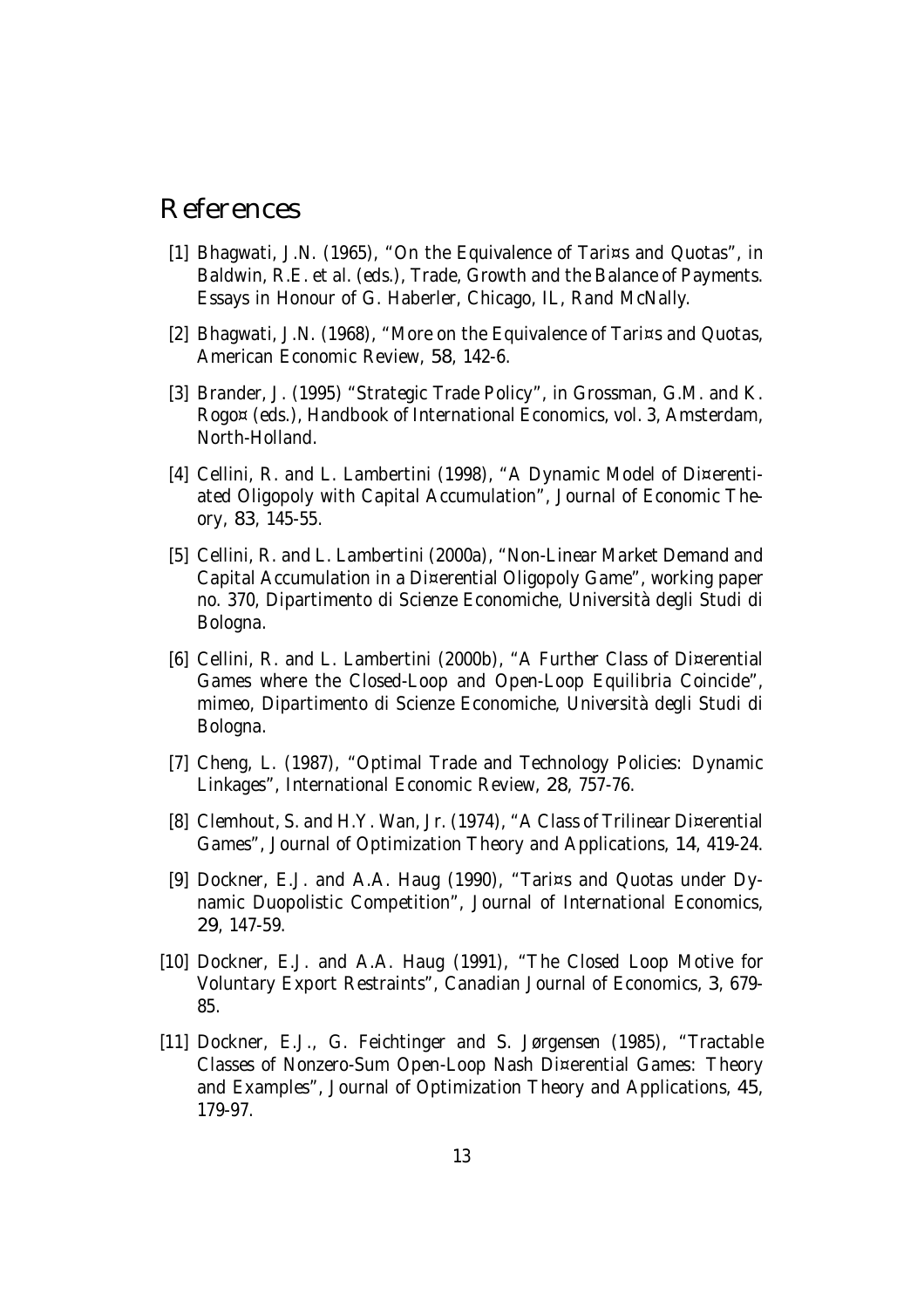- [12] Driskill, R. and S. McCa¤erty (1989a), "Dynamic Duopoly with Output Adjustment Costs in International Markets: Taking the Conjecture out of Conjectural Variations", in Feenstra, R.C. (ed.), Trade Policies for International Competitiveness, NBER Conference Report series, Chicago, University of Chicago Press, 125-37.
- [13] Driskill, R. and S. McCa¤erty (1989b), "Dynamic Duopoly with Adjustment Costs: A Di¤erential Game Approach", Journal of Economic Theory, 69, 324-38.
- [14] Driskill, R. and S. McCa¤erty (1996), "Industrial Policy and Duopolistic Trade with Dynamic Demand", Review of Industrial Organization, 11, 355-73.
- [15] Eaton, J. and G.M. Grossman (1986), "Optimal Trade and Industrial Policy under Oligopoly", Quarterly Journal of Economics, 101, 383-406.
- [16] Fershtman, C. (1987), "Identi…cation of Classes of Di¤erential Games for Which the Open-Loop is a degenertaed Feedback Nash Equilibrium", Journal of Optimization Theory and Applications, 55, 217-31.
- [17] Fershtman, C. and E. Muller (1984), "Capital Accumulation Games of In…nite Duration", Journal of Economic Theory, 33, 322-39.
- [18] Fershtman, C., M. Kamien and E. Muller (1992), "Integral Games: Theory and Applications", in Feichtinger, G. (ed.), Dynamic Economic Models and Optimal Control, Amsterdam, North-Holland, 297-311.
- [19] Harris, R. (1985), "Why Voluntary Export Restraints Are 'Voluntary"', Canadian Journal of Economics, 18, 799-809.
- [20] Hwang, H. and C. Mai (1988), "On the Equivalence of Tari¤s and Quotas under Duopoly", Journal of International Economics, 24, 373-80.
- [21] Itoh, M. and Y. Ono (1982), "Tari¤s, Quotas and Market Structure", Quarterly Journal of Economics, 97, 295-305.
- [22] Itoh, M. and Y. Ono (1984), "Tari¤s vs Quotas under Duopoly of Heterogeneous Goods", Journal of International Economics, 17, 359-73.
- [23] Kamien, M.I. and N.L. Schwartz (1981), Dynamic Optimization: The Calculus of Variations and Optimal Control in Economics and Management, Amsterdam, North-Holland.